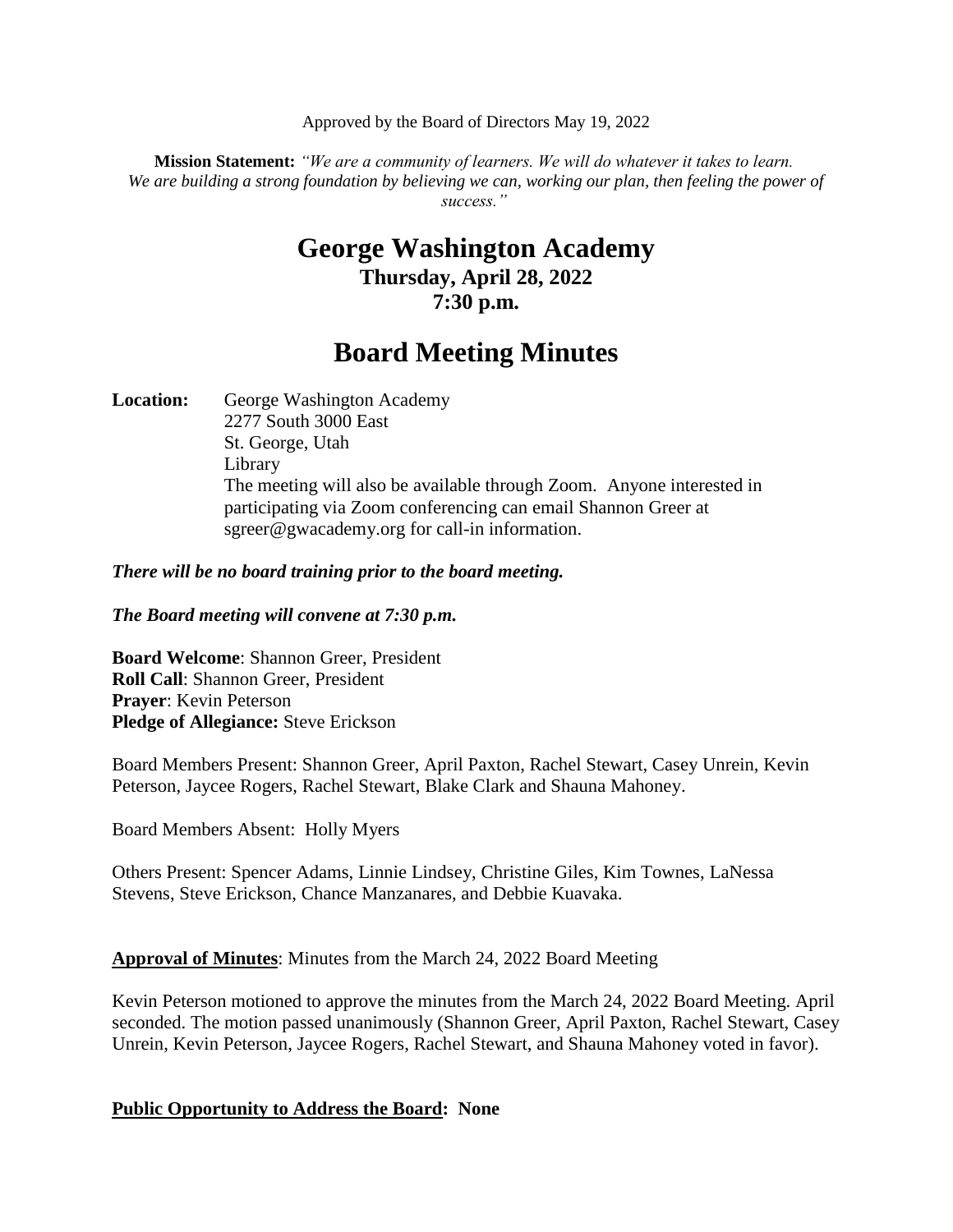### **Set time for adjournment**

The time set for adjournment was set at 8:19 p.m.

#### **Teacher Representative Report**:

Linnie Lindsey reported that all the teachers and students are preparing for leadership day. Students will be taking a leadership role highlighting that GWA is a Light House School with Leader In Me. The students will display art, share a skit from Willy Wonka, and student work among many things. She reported that the Willy Wonka performance was a success. Teachers and students are also participating in field trips.

Christine Giles reported that RISE Assessments have begun. Students are supporting each other through the assessment process. She expressed teacher appreciation for the teacher "moment" day that was camping themed.

**Administration Report**: Blake Clark, Executive Director, reported that all reports are complete. He discussed the RISE and Acadience data on the Board Update and expressed that the data is not final, but the results are looking good.

**Financial Report**: Spencer Adams, Business Administrator, reported the budget report is three quarters of the way through the fiscal year. Revenues are on track with the local and state comparisons. Expenses are showing a lot of savings. Ratios are looking healthy. He reported that the financial reports for April are complete.

#### **Committee Reports (3 min each)**:

- **Policies Committee** Blake Clark reported that some changes were made to the wording to the volunteer hours policy due to a request from the state.
- **Finance Committee –** Kevin Peterson explained that some bonds are due in 2026. The Finance Committee is working on planning out the next couple of years.
- **Benefits Committee** Blake Clark reported that the teachers are participating in a Steps competition.
- **Curriculum Committee**  Shannon Greer reported that the curriculum committee met with Amplify to discuss a science curriculum for  $6<sup>th</sup>$  and  $7<sup>th</sup>$  grades.
- **Outreach Committee** Nothing to report.
- **Technology Committee** Shannon Greer asked about purchasing old projectors. The assistant director said he would look into that more.
- **LAND Trust Committee**  Kevin Peterson reported that reports have been turned in.
- **PTO Committee** April Paxton reported that the PTO finished the art competition and it went well. She expressed the concern in getting more volunteers in the school and on PTO. Shannon Greer asked that the Board advocates for the PTO and find ways to support that committee. Shauna Mahoney expressed concern that she is not receiving the Patriot Update emails. Shannon Greer asked administration to look into whether there is a problem with parents receiving the Patriot Update. April suggested that ideas could be generated to just get the parents in the door through the lunchroom, classroom help, etc.